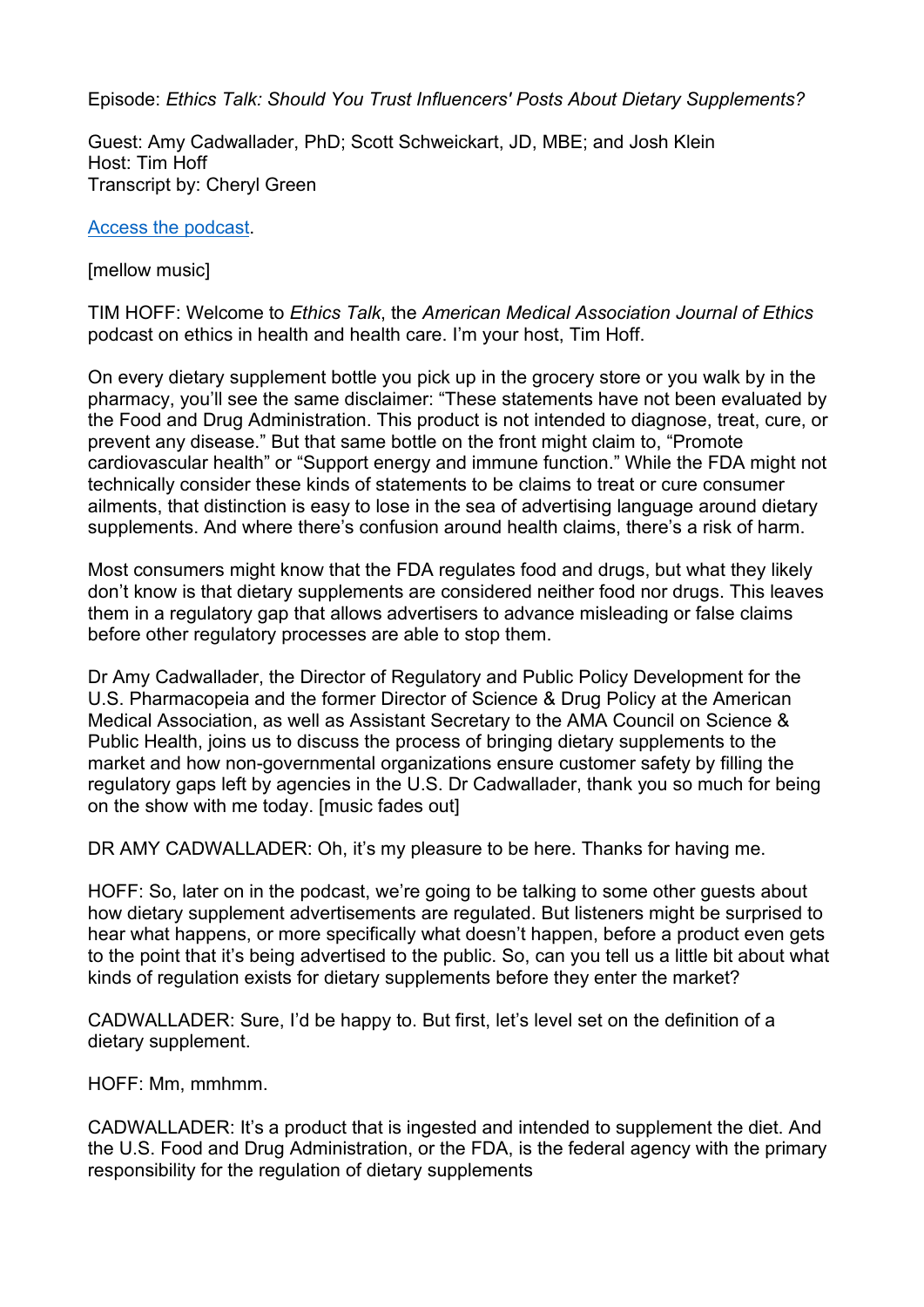## HOFF: Mmhmm.

CADWALLADER: Under the Dietary Supplement Health and Education Act of 1994, often referred to as DSHEA, manufacturers and marketers of dietary supplements are responsible for ensuring that the products they sell are safe and lawful. Unlike FDA's role in regulating prescription drugs, dietary supplements are not subject to pre-approval requirements for safety and efficacy. Additionally, the FDA does not approve dietary supplement labeling before dietary supplements are sold to the public. In fact, companies can often introduce dietary supplements to the market without even notifying the FDA.

FDA's role in regulating dietary supplements primarily begins after the products enter the marketplace. They inspect manufacturing facilities for compliance with FDA regulations, including those related to product quality and labeling, including claims, and they monitor adverse event reports to identify products that might be potentially unsafe. If a product is found to be unsafe or not otherwise in compliance with the law, the FDA can work with the manufacturers to bring the product into compliance or possibly remove it from the market.

HOFF: Mm. So, when you talk about regulating the manufacture of these dietary supplements, if that doesn't happen before they're brought to market, at what point does the FDA begin auditing manufacturing facilities, for example? Is it just in response to adverse event claims, or how does that even come onto their radar?

CADWALLADER: That's exactly right. So, it happens when they learn about something from the marketplace. Some adverse event report or some contamination is reported. They will hear about those things and then look to remediate a problem if there is one.

HOFF: Mmhmm. Yeah. Thank you for clarifying. Consumers are often faced with what seems certainly like endless labels and warnings, especially on dietary supplements. And these labels can be confusing, and they can be apparently, to sort of an untrained consumer, contradictory. So, what are some basic labeling requirements that people should know about when they pick up a bottle of, let's say, multivitamins at the grocery store and look at, it says, "to support heart health," but then also, "these claims not evaluated by the FDA." How do they parse that information?

CADWALLADER: That's a really, really good question and a really good point to discuss. So, companies that manufacture or market dietary supplements are responsible for ensuring that their labels are truthful and not misleading. The FDA requires that certain information appear on supplement labels, including a statement clearly written on the front of the product identifying it as a dietary supplement or something similar, vitamin supplement, for example. Dietary supplements are required to have a supplement facts label on the back that lists serving size, how many servings are in the container, every dietary ingredient that's in the product, the amount of certain ingredients per serving, the information about dietary ingredients that are contained within proprietary blends (but not specific amounts or any additional details about what is in this proprietary blend), and other fillers such as binders, preservatives, sweeteners, flavorings.

Federal law does permit manufacturers and marketers to make certain claims, including claims that describe how the product affects either the structure or the function of the human body if they can substantiate that the claims are truthful and not misleading. Examples of this type of claim include, "Calcium builds stronger bones," and, "This is for mild memory loss associated with aging."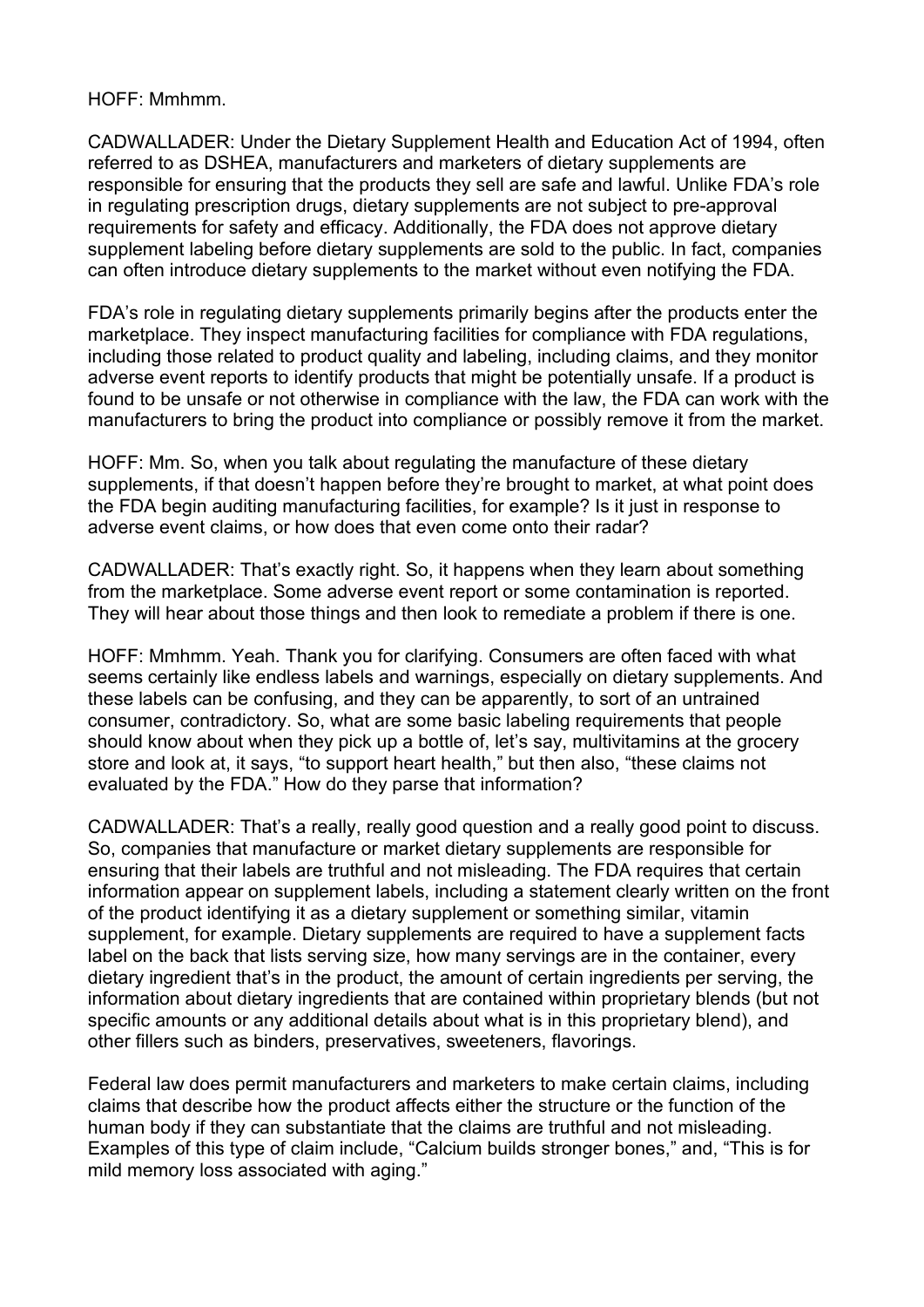HOFF: Mmhmm.

CADWALLADER: If a manufacturer chooses to make these structure/function statements, they must notify the FDA and include a disclaimer on the product label that reads, "This statement has not been evaluated by the Food and Drug Administration. This product is not intended to diagnose, treat, cure, or prevent any disease." Claims to treat, diagnose, prevent, mitigate, or cure diseases are specifically for drugs and require FDA approval to be used on FDA-approved drug products. So, these kinds of claims are prohibited on dietary supplements, and if a consumer sees them, it should be a red flag.

HOFF: Sure. So, you say that they need to notify the FDA for these structure/function claims? So, when does that process happen? Is that something that needs to happen before it comes to market, or is it, when does that happen?

CADWALLADER: Before they put the label out, typically. They're given a period of time before they put the product on the market for the FDA to review that claim.

HOFF: Okay. And then you also said that on the back it needs to list things that are dietary ingredients. Is that to say that they have things that they aren't required to list, or are things that aren't dietary ingredients, things like fillers and whatnot that you covered later?

CADWALLADER: Right. So, they're the ingredients that are essentially the "active"—I'm using air quotes here—the "active" components of the dietary supplement. So, for example, if you're purchasing an amino acid blend, then it will list those amino acids because they're the dietary ingredient that is intended from the product. And you're correct in your statement that other things are like excipients and fillers and sweeteners and flavorings, etc.

HOFF: Okay. Yeah. Gotcha. Thank you for clarifying that. So, how do organizations like USP help to fill these regulatory gaps that we see emerging in the dietary supplement industry and promote consumer safety?

The United States Pharmacopeia, or USP, isn't a regulatory agency. We support consumer safety in the dietary supplement industry by developing science-based quality standards for medicines, foods, and dietary supplements. These standards include tests for the identity, strength, quality, and purity of the dietary ingredients in the products. We follow an open and transparent public process to consider and evaluate input from many stakeholders, including manufacturers, regulators, suppliers, and any other interested party who wants to provide information.

DSHEA named the *United States Pharmacopeia's National Formulary* as official compendia for dietary supplements. The current version of this document includes almost 500 monographs that articulate quality standards for dietary supplement ingredients and finished dietary supplement products. And this covers most of the commonly found products that are in commerce currently. Although conformance to these standards isn't mandatory, adherence can help ensure that dietary supplements are produced according to robust scientific expectations for quality and can help reduce that potential for a public health risk.

USP also has a dietary supplement verification program that's open to manufacturers of dietary supplement finished products from around the world. Through a rigorous testing and auditing process, USP evaluates voluntarily submitted products against science-based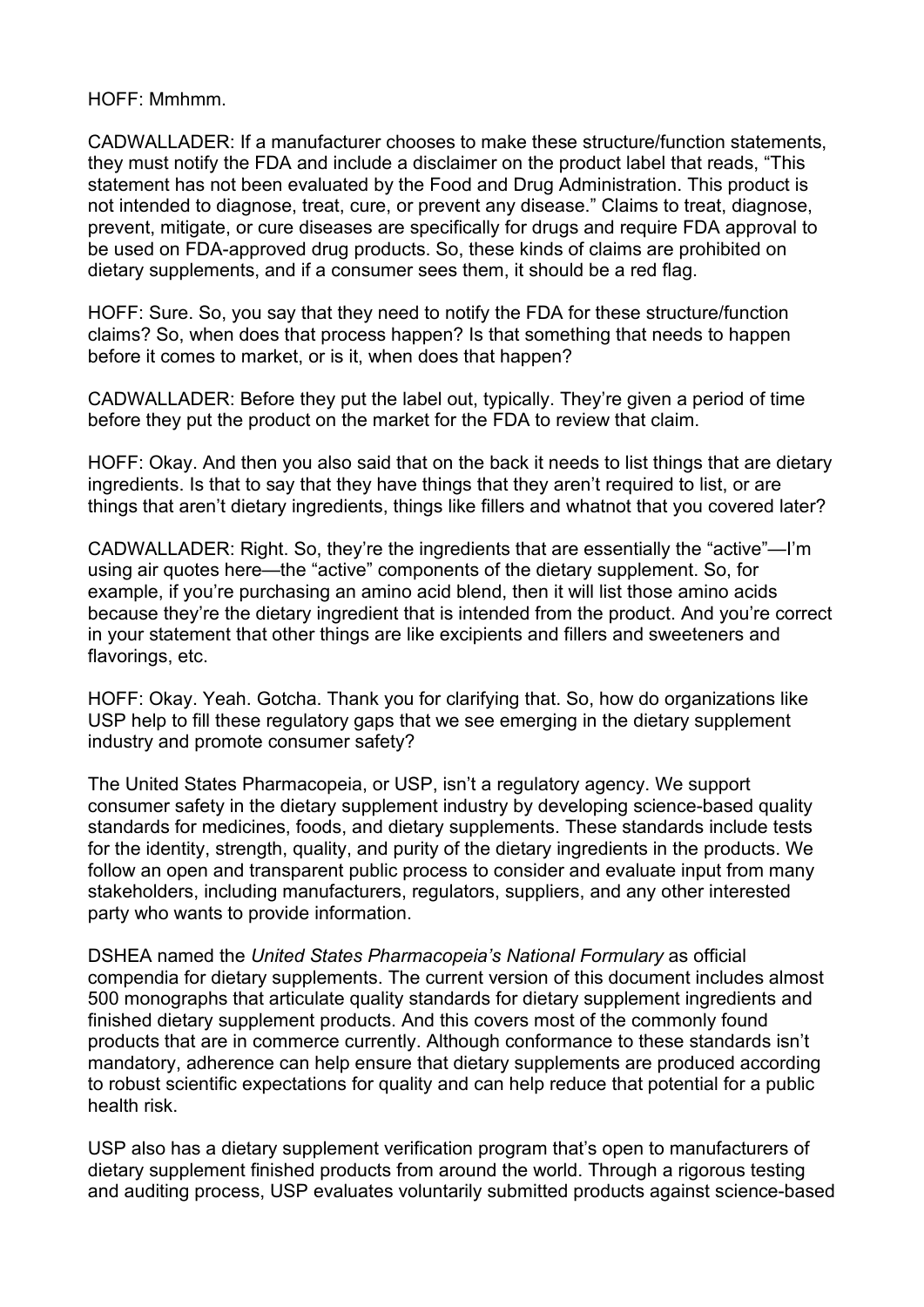quality standards and FDA current good manufacturing practices. Dietary supplement products that meet the program's strict testing and evaluation criteria are awarded a USPverified mark that they can put on their label.

In addition to our scientific standard setting, USP regularly convenes key stakeholders to discuss issues related to dietary supplement quality. For example, USP established a dietary supplement sector as part of its 500-member governing convention to engage stakeholders to improve widespread trust in the quality of dietary supplements and to advocate public health and patient safety.

And finally, USP is the convener of a very diverse multi-stakeholder group called the Dietary Supplement Quality Collaborative or the DSQC. This group of 27 organizations is committed to the advancement of policies and initiatives designed to improve and maintain the quality and safety of dietary supplement products. The DSQC supports policies and resources to advance innovation; help ensure safe, quality supplements; remove illegal products, including those that are tainted with chemicals, from the marketplace; and to promote consumer education.

HOFF: So, you had talked about the USP evaluating these voluntarily submitted supplements. What is essentially the incentive structure for companies to do that? Is it just the USP label that they get on their product or what? Tell me a little bit about why an organization might do that.

CADWALLADER: Well, currently that is the case. The incentive is that USP-verified mark that is really prominently placed on a label. And it's a signal for consumers that the company cares enough about quality and scientific rigor to have this verification to test for the presence, or lack of, contaminants and other, you know, bacterial contamination or chemical contamination so that the company really cares enough about quality to go that extra mile and get that verification.

HOFF: To wrap up, clinicians are often asked to recommend or comment on patients' dietary supplement use, but given the lack of regulation that we've been talking about, they might feel unprepared or not knowledgeable enough to do so. So, what should health professions students and trainees know about counseling patients about dietary supplements before they're in the position where they have to?

CADWALLADER: That's a really good and a really important question. It's very important to ask patients what they are taking during a review of their medical history. Some tips for discussions with patients include specifically asking about what dietary supplements or vitamins they're taking, including how much, how often, and why they're taking them. It's important to remind them to contact a health care professional before taking any supplement, and especially if they're experiencing any adverse reactions. And consider counseling patients about the potential benefits and risks of taking dietary supplements, including a discussion about the possible interactions with other medications and the varying quality of the products on the market. So, if they do choose to continue or begin use, they're better equipped to identify quality products and recognize some of the red flags.

Another important reminder for health care professionals is about adverse events. If a clinician suspects that a dietary supplement might've caused or contributed to an adverse event in their patient, such as a bad reaction, a side effect, an unexpected symptom, or an illness, they should tell the patient to immediately stop using the product. And then they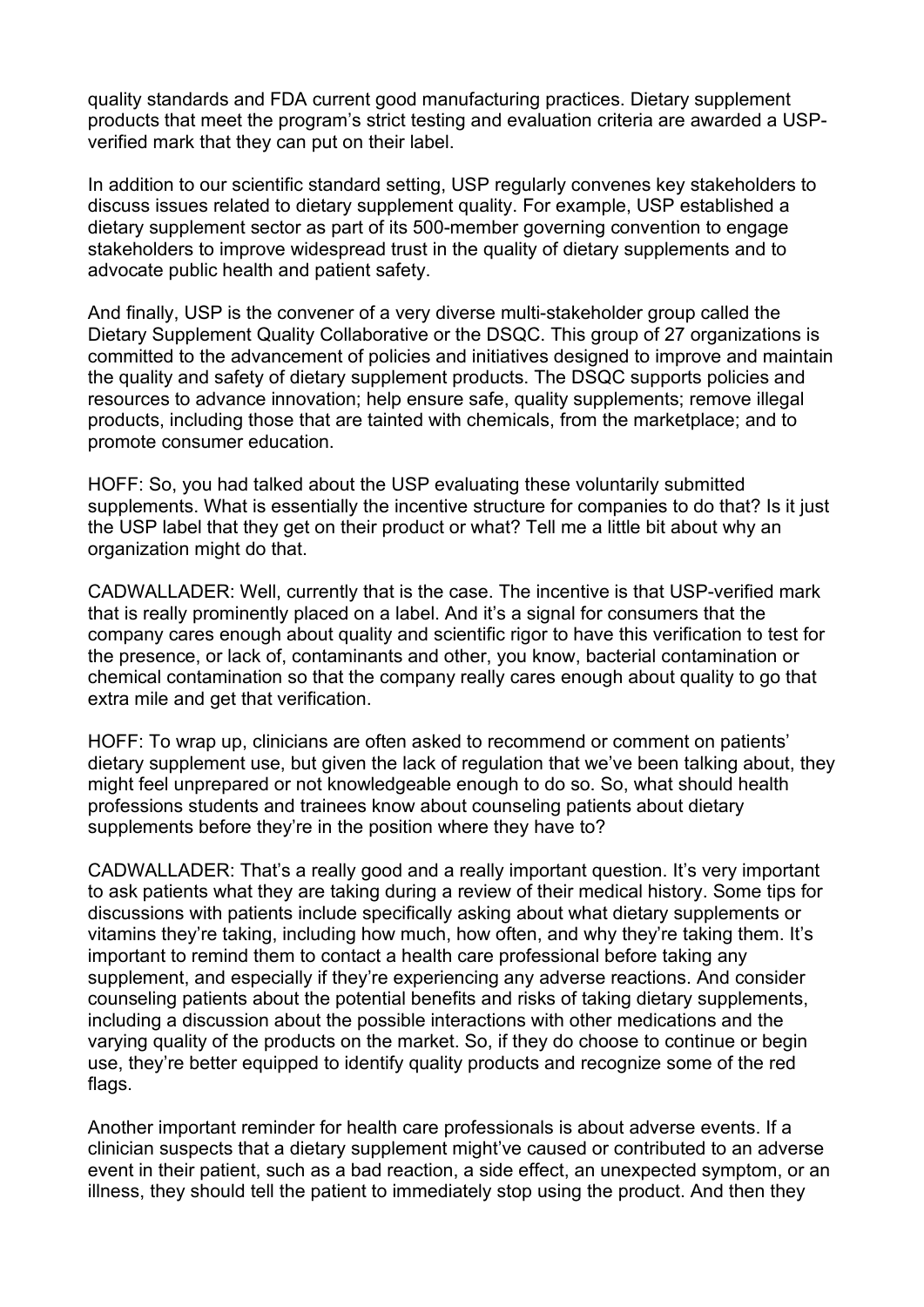should notify the FDA by submitting a report through the safety reporting portal. And remember, as we talked about earlier, it's these queries or these reports from physicians that really help the FDA to determine those products that need some attention or should be addressed with a review. [mellow music returns]

HOFF: Well, Dr Cadwallader, thank you so much for your time and your expertise today. I really appreciate you coming on the podcast.

CADWALLADER: It was my pleasure to be here. Thanks for having me.

HOFF: The digital presence and audience of conspiracy-driven far-right commentators on one hand and New Age health gurus on the other might not seem to have much overlap at first. Both, however, take advantage of the lax regulatory environment around dietary supplements. They advertise products extensively on their podcasts and on their websites, and they rebrand already existing products for sale to their particular audiences.

In one particularly illuminating case, a health guru sells a dietary supplement containing Maca under the name Sex Dust and advertises it as a, "Lusty edible formula alchemized to ignite and excite sexy energy in both men and women." A far-right commentator also sells a Maca supplement as Super Male Vitality, which promises to, "Create superior vitality in males when working up to 12 hours a day or more in the fight for freedom."

While marketing and branding a product's effects is nothing new, the scope of Internet sales platforms and the lack of regulatory frameworks to address misleading or false claims about dietary supplements leaves consumers to wade through confusing claims themselves. Growth of social media influencers' roles in advertising dietary supplements has placed new and outsized pressure on FDA and FTC policies that were never designed to address them in the first place.

Joining us now to discuss the wave of social media influencers advertising dietary supplements and the potential route for regulating this new frontier is Scott Schweickart, Senior Research Associate for the American Medical Association Council on Ethical and Judicial Affairs in Chicago, Illinois, where he's also the Legal Editor for the *AMA Journal of Ethics*. And Josh Klein, a JD candidate at DePaul University College of Law in Chicago, Illinois, where he is Symposium Editor for *the DePaul Journal of Social Justice*, Public Relations Chair for OUTlaws, a Health Law Fellow at the Jaharis Health Law Institute, and the former DePaul Scholar Intern for the Council on Ethical and Judicial Affairs. Josh and Scott, thank you so much for being on the podcast with me today. [music fades out]

SCOTT SCHWEICKART: Absolutely. Thank you for having us.

JOSH KLEIN: Yeah, happy to be here. Thank you.

HOFF: To begin with, can you briefly explain why dietary supplements are considered food by the FDA as opposed to something like medication and how our dietary supplements are treated differently than medication by the FDA?

SCHWEICKART: So, essentially, why they're called food is that there is an act called the Dietary Supplement Health and Education Act that defines dietary supplements, and they define them specifically as things intended to supplement the diet that bears or contains one or more of the following dietary ingredients. And then the statute lists vitamin, mineral, herbs, amino acids are some examples here. So, specifically in the law, it's carved out to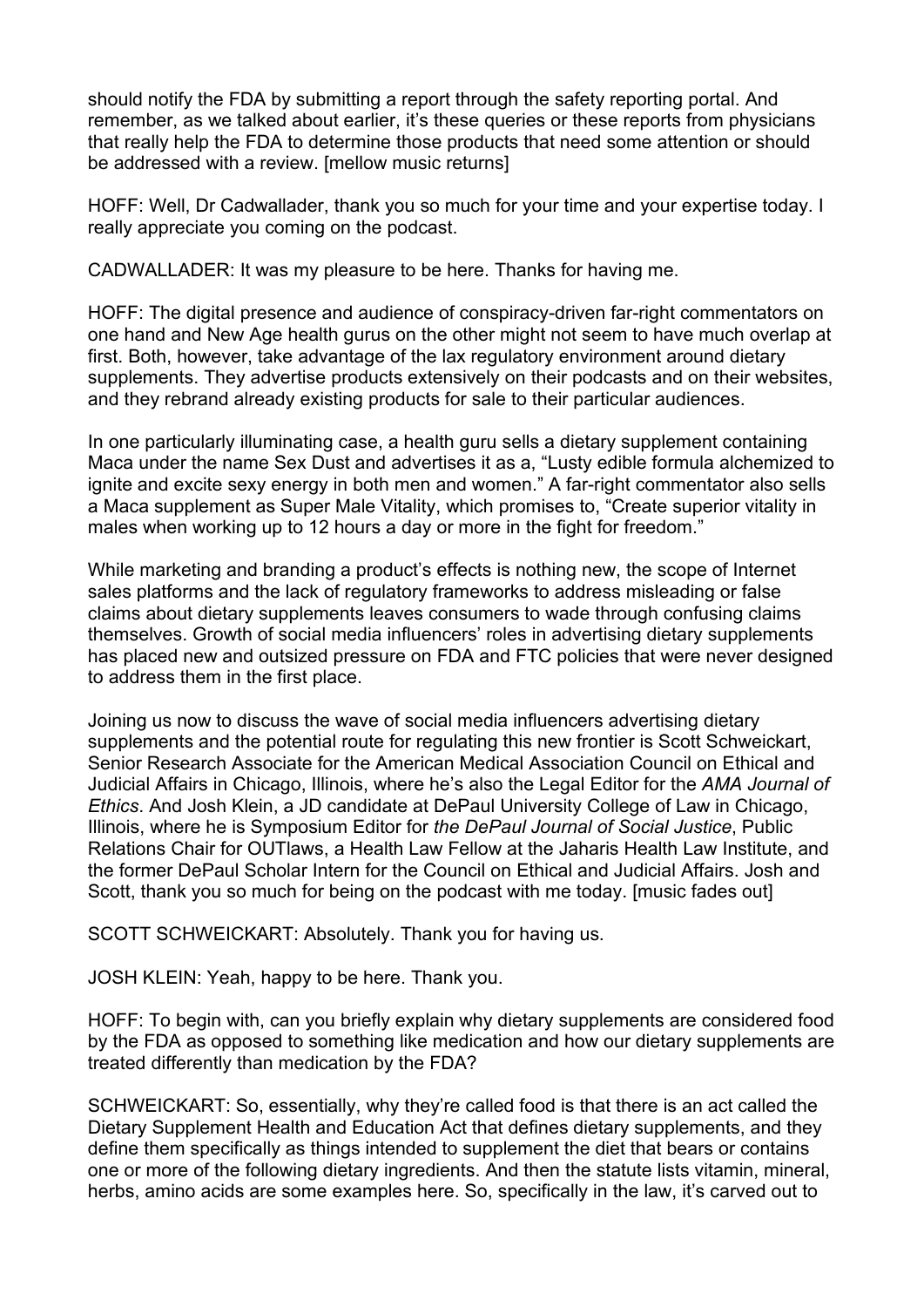not be a drug, and they deem it a food. And so, that does have profound consequences in terms of regulation because the FDA regulation of drugs is a lot more involved and profound. You have to have a new drug application. It has got to go through clinical trials, testing the clinical safety, testing efficacy. But when it's deemed a food, does none of that. No testing for safety, no testing if it works. It's just deemed a food.

Why that was made? It's controversial. There are some people that believe that some dietary supplements should be regulated like a drug, especially since sometimes they've been kind of promoted and advertised as having medicinal benefits.

HOFF: Mmhmm.

SCHWEICKART: So, there might be a broader policy reason why they view it as food, but it is controversial, and some people do argue that that there should be a change.

HOFF: Mmhmm. So, obviously, the FDA doesn't consider dietary supplements medication, and so, doesn't regulate them the same way. But why aren't current regulatory mechanisms sufficient for ensuring that dietary supplement advertising promotes safety in the first place? Obviously, we have regulations around the advertisements of food and of medications. So, where's the gap?

SCHWEICKART: Right. So, the gap, it's in two places. So, in terms of regulating these dietary supplements, you have the FDA, which, right, which does regulate it, but it deems it a food. And they will look for safety, but it's more, it takes a lot more before they're going to step in. So, for example, the first time they really ever stepped in with regulating a dietary supplement for safety was in 2004. There was a supplement called Ephedra that was promoted for weight loss, and it did cause some harm. And then finally, the FDA did come in and act against it. So, they still can act against it, but the burden's a lot higher than for drugs. So, that's part of it. So, they're there, but it just takes a lot more.

The other component of how they could be regulated is the FTC, which is the Federal Trade Commission. They can regulate advertising. And so, that's another way where these things can be regulated is in dietary supplement advertising. And so, the FTC, what they're looking at is whether or not an advertisement is truthful and non-misleading and whether or not there's any adequate substantiation to support these claims. So, the FTC's looking at that. But the problem there is again, especially in this kind of modern era of influencers, the FTC's not, they're not robust in terms of enforcing that. And maybe there's just too much out there that they can't get to it.

So, it's like we have, so these two agencies are there and they can do some things, and they do. But what we're just seeing in practice is that it's not enough, and there's a lot of stuff that's being out there that the FDA and FTC just can't get to by virtue of it's just overwhelmed, or they just don't want to. It's complicated. But that's what we're seeing is that it's...the reality is a lot of stuff falls through the cracks.

## HOFF: Yeah.

SCHWEICKART: And the current system just can't regulate it properly.

HOFF: Can one of you talk a little bit more about the interplay between the FTC and the FDA? So, for example, if a social media user sees a post and they're not sure if it constitutes commercial advertising or they know that it's an advertisement and they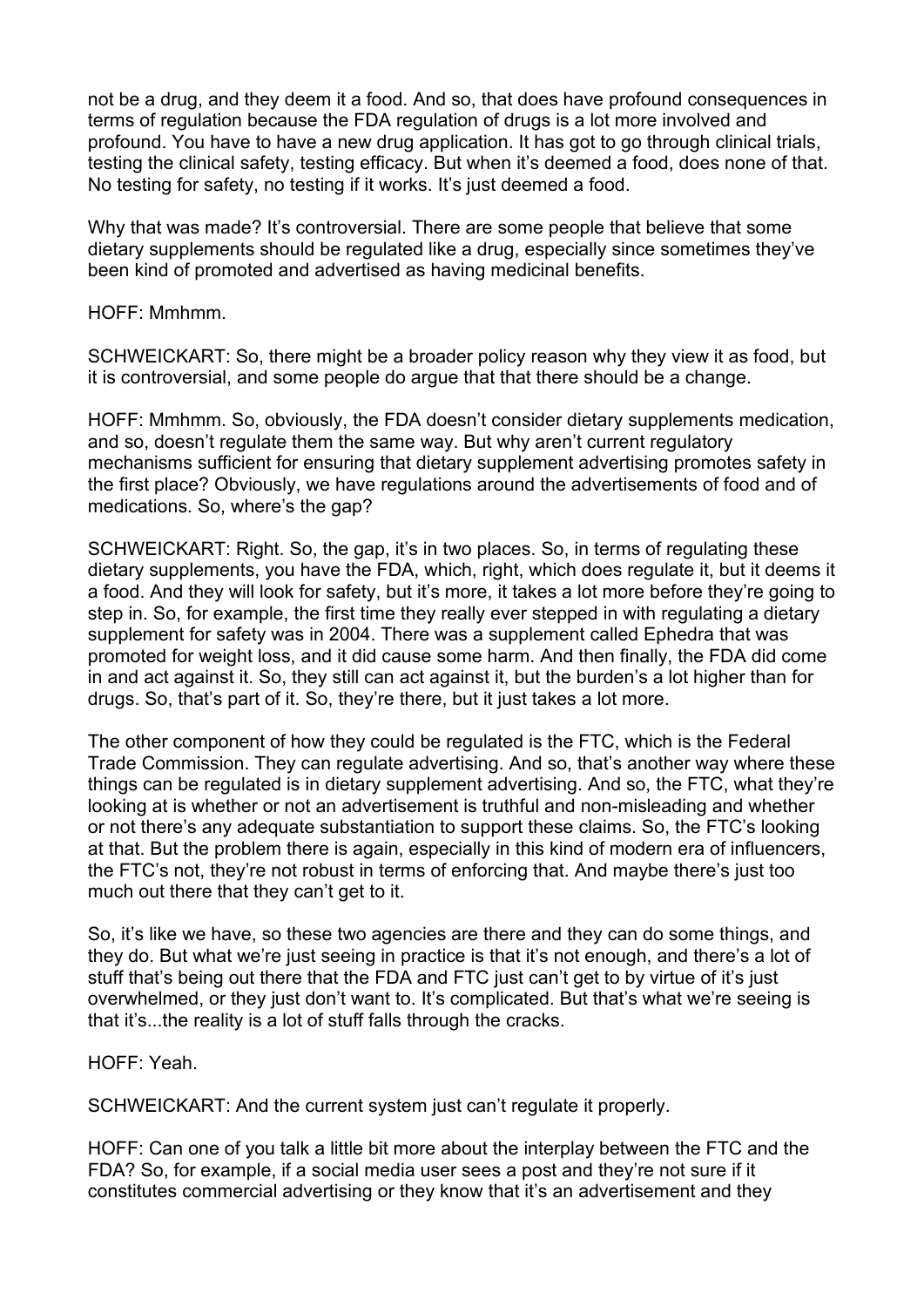specifically know it's a false one, that seems like it'd be in the realm of the FTC to regulate. But then if that dietary supplement then goes on to cause harm, it seems like that would be the realm of the FDA. Does that seem like how it shakes out?

SCHWEICKART: Yeah. Yeah, I think that's right. The FDA's still looking at the safety, broadly speaking, of the supplement, whereas the FTC is looking at the advertising side of it. So, it is. It's two ways of regulating it. One specifically the supplement itself, and then one is more regulating the advertisers, how it's being advertised and is it false or misleading. So, that would be correct.

HOFF: And can you clarify a little bit further about the difference between, so it seems like there are two kinds of issues with advertising. So, one might be that the advertisement itself is just making false claims. It's claiming that this supplement does something that it can't. The other issue would be advertisements that might not look like advertisements in the first place, and so consumers might not be prepared to critically evaluate the claims being made in the way that they would if they knew what they were seeing was an ad. So, can you talk a little bit about how the FTC regulates this sort of more subtle issue of not being sure that things are commercial advertising, and making sure that advertising happening on social media platforms is flagged as such?

KLEIN: As Scott said, the FTC's tasked with, among other things, protecting consumers by stopping false or misleading advertising. In pursuit of that task, the FTC has authority under Section 5 of the FTC Act to issue two different types of rules. The first type of rule is an interpretative rule or a general statement of policy. These types of rules function more as guidelines. They don't carry the weight of formal law. And then—

HOFF: Can you clarify what that means? Just that there's no enforcement structure in place? Or what does that mean?

KLEIN: It means that if a influencer violates an interpretative rule, there aren't civil penalties associated with it, and the FTC isn't able to pursue any sort of consumer redress.

HOFF: Okay.

KLEIN: And then the second type of rule is one that defines with specificity the acts or practices that are unfair or deceptive. And these are actual formal rules of law. So, it grants the FTC the discretion to pursue civil penalties and consumer redress against violators. And the FTC has acted pursuant to its Section 5 authority and issued rules that apply to social media influencers when they advertise products. And these are the endorsement guides that the FTC has issued. They're interpretive guides, and they require that influencers, as well as any endorser, disclose any personal connection or financial connection that they have with the seller of a product. And these disclosures must be clearly and conspicuously placed. So, in the context of social media advertising, that would mean putting #Ad at the top of the hashtags as opposed to burying it amongst hundreds or in a post with multiple pages. It means disclosing it in the first page and not burying it at the end of all of the posts.

Now, as I pointed out, these guidelines are interpretive rules. They don't carry civil penalties, and if an influencer doesn't disclose any information, the FTC is forced to launch an investigation to determine whether the practices are unfair or deceptive under the language of the FTC Act. And that process is, it can be very time consuming and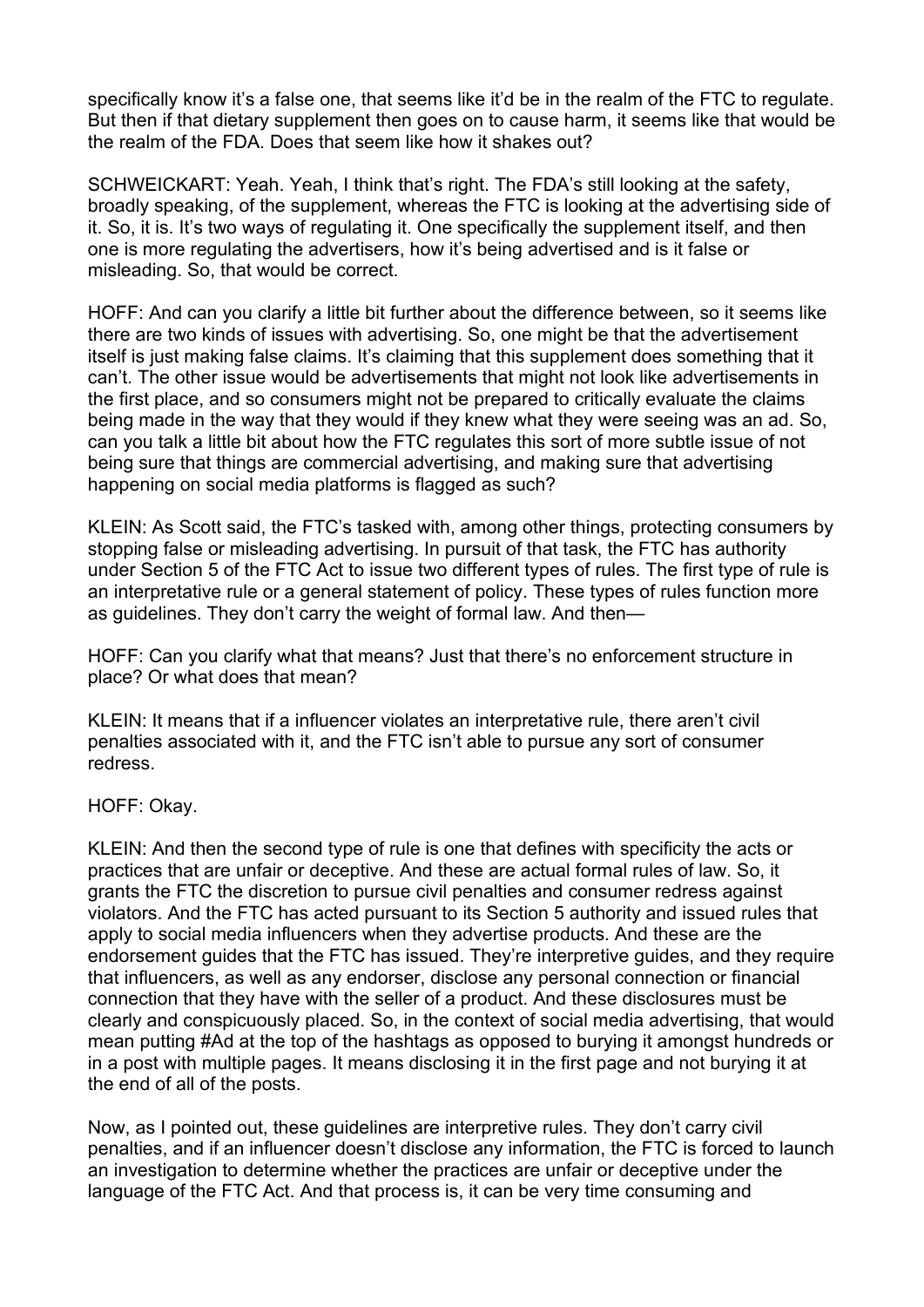expensive. And the FTC has limited resources. It just can't police the thousands of nano and micro influencers who are promoting products on social media. So, that has led to the FTC only seldomly seeking to impose liability on endorsers in general and very rarely when it comes to influencers specifically. And that has led to influencers repeatedly violating the endorsement guides and facing no liability.

So, although the FTC has the authority and is tasked with protecting consumers against this sort of advertising and has issued rules to do so, the reality is, is that many influencers disregard the rules, don't know about them, or don't comply with them. And consumers are left on their own to determine whether the post that they're seeing is an organic recommendation of a product or whether the influencer's being paid to say what they're saying.

HOFF: Hmm. So, you, I think, highlight this issue of there just being too many people on social media making sponsored posts to effectively police all of them. But what's the issue with going after the big fish, so to speak? Is the FTC perhaps just afraid of like an unequal application of the law? Does that open them up to some kind of legal jeopardy? Or what's stopping them from engaging at least the most prevalent of these kinds of advertisers?

KLEIN: So, part of it is the difficulty in establishing that failing to disclose is false or misleading, simply because the FTC has to rely on the language of the FTC Act. Whereas had they issued a rule that carried the formal weight of law, simply not disclosing an ad could make it much easier for the FTC to bring liability. Because they could point to that violation, and it's per se a violation of the law. The FTC wouldn't have to go through the whole process of an investigation. So, it's the choice of issuing interpretative rules as opposed to formal rules that causes such an issue.

And there have been a few instances where the FTC has responded to some of the big fish, like you said. There was an instance where Lord & Taylor had a few thousand influencers post photos of a dress, and none of them disclosed that it was an ad.

HOFF: Mm.

KLEIN: And the FTC sent warnings and sent letters telling influencers to comply, but it didn't come with liability, and it didn't come with civil penalties. So, there really isn't much of an incentive to comply with the endorsement guidelines.

HOFF: That's very interesting. Thank you. In your article this month, you note one possible route of redress of negligent misrepresentation, which might be a way to at least hold social media influencers themselves, if not the companies that they're advertising for, accountable for these false or misleading claims. So, can you explain a little bit about what negligent misrepresentation is and how it promotes safety for dietary supplements?

KLEIN: Yes. So, the consumers themselves can't enforce the FTC Act. So, if the FTC decides not to seek liability, the consumer doesn't really have much of an option. But many states have the common law claim of negligent misrepresentation. And this allows consumers to seek various types of injunctive relief, damages, attorneys' fees, punitive damages against endorsers who mislead or deceive their buyers. This requires that the consumer establish that the influencer supplied false information, the influencer failed to exercise reasonable care or competence in obtaining or communicating the information, that the influencer intends for the information to influence the buyer, and that the consumer was actually harmed as a result of that. So, they are fairly high bars to meet.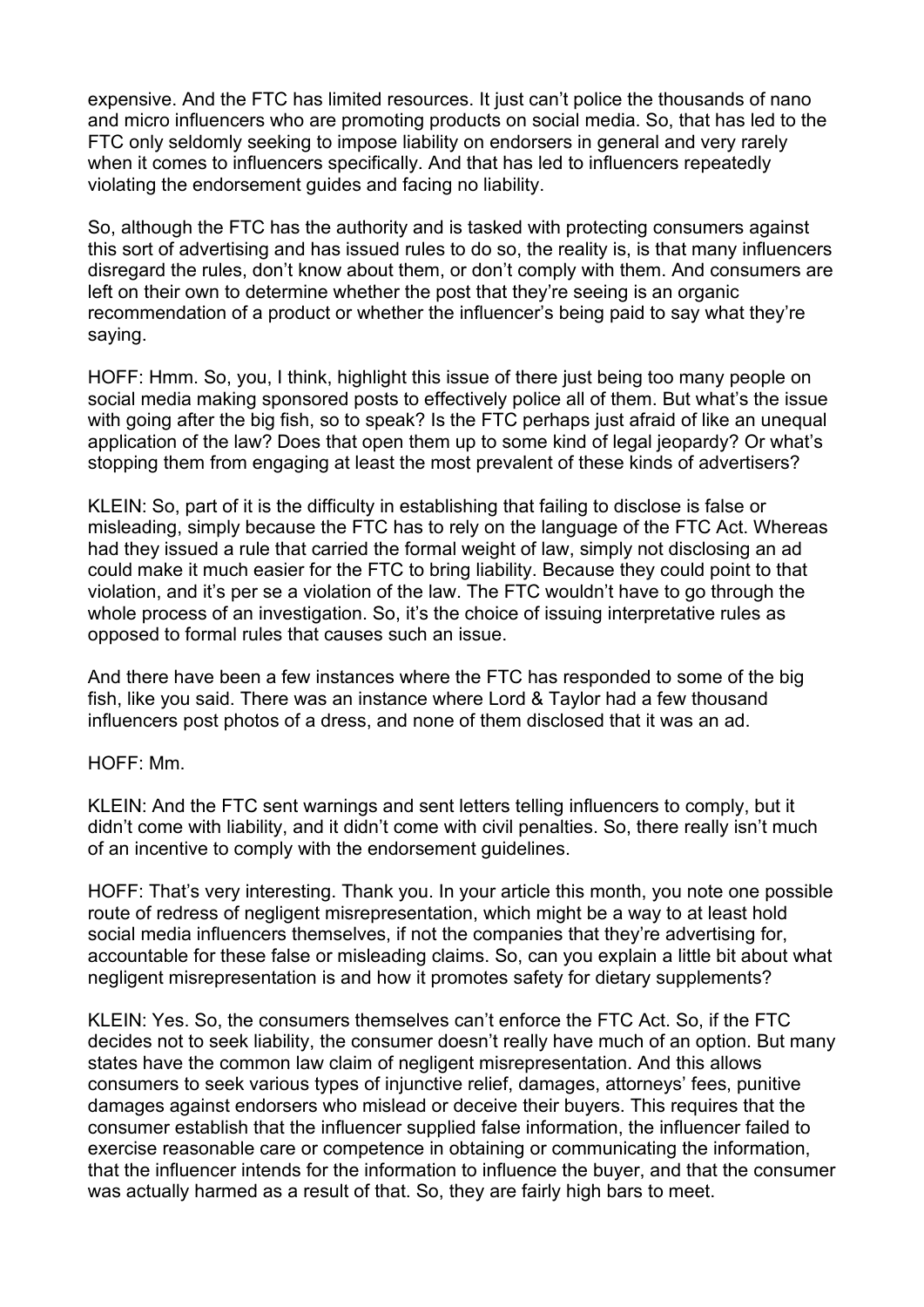But the hope is that if a handful of high-profile cases against influencers are successful, it would have a cascading effect amongst influencers as a whole. And this would be that once influencers start seeing others facing liability for promoting products and making claims that aren't substantiated or justified, that they're going to be more careful in what products they choose to promote themselves. And in response to that, the hope would be that the marketing companies or manufacturers change their business practice so they can keep getting influencers to promote their product, because it is a very effective way to promote products.

HOFF: Do you know if any of these negligent misrepresentation claims have gone through? Is this something that's actually being pursued in the courts?

KLEIN: There haven't been any that I know of against influencers specifically.

HOFF: Mmhmm.

KLEIN: However, the FTC has brought actions against other endorsers that, although they're not negligent misrepresentation actions, the elements of the claim are very similar. So, they've imposed liability on endorsers who fail to substantiate the claims that they were making.

## HOFF: Hmm.

KLEIN: So, even though they weren't the ones who got the information, they were held liable because they didn't verify that information. They didn't look to make sure that the manufacturer actually had data to support these claims, to make sure that the scientific research was there to support the claims. So, it puts that onus on the influencer to make sure that the—or it has the potential to put the onus on the influencer to make sure that they are really looking into what the marketing company or the manufacturer is telling them.

## HOFF: Hmm.

SCHWEICKART: And I might just add too that I think discussing the concept of using negligent misrepresentation as a common law claim, you're right. I don't know of any case that's done this yet going after influencers. We're kind of just suggesting it as a possibility. If the federal agencies can't regulate it appropriately, this might be another avenue. But there's definitely challenges with that too. I mean, it might take a class action kind of tort to go after this. But also, there's still challenges with it too, because there's a lot of bit players, bit player influencers, that it's going to be hard to get a claim, a serious claim against. So, there's challenges with this, too. So, I would say a holistic approach of using the common law, but then still realizing that the federal agencies probably need to modernize and revamp their regulatory structures to be able to go after influencers is still important. [mellow music returns]

HOFF: Josh and Scott, thank you so much for your time and your expertise both in the Journal and on the podcast today.

SCHWEICKART: Thank you.

KLEIN: Thank you for having us.